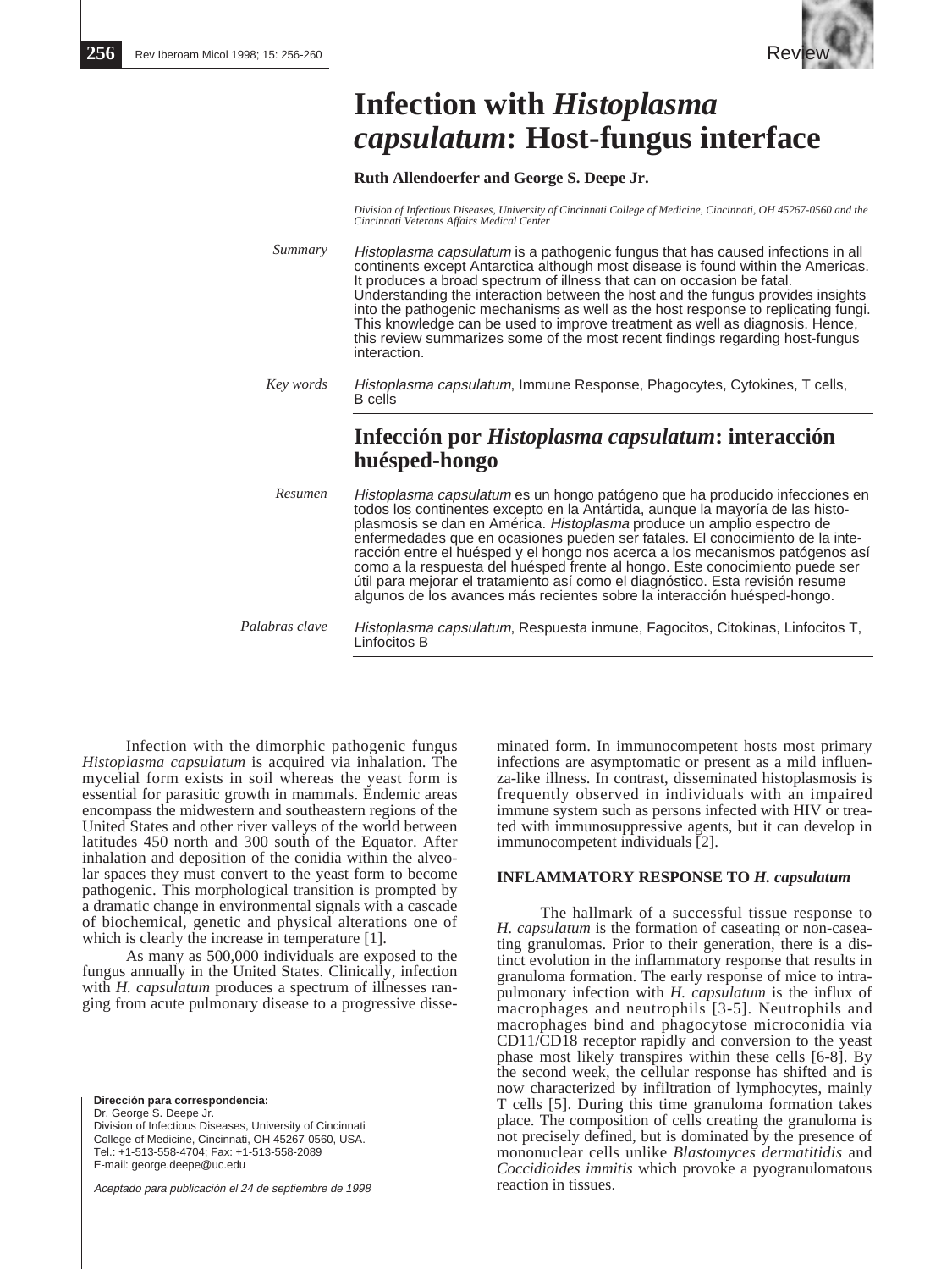The formation of granulomas is a complex biological process, and the signals that lead to their creation are just beginning to be delineated. Interferon-γ (IFN-γ) and tumor necrosis factor-α (TNF-α) are two mediators that contribute to granuloma generation in other model systems [9,10]. However, in histoplasmosis, granuloma formation appears to be less dependent on these cytokines, since neutralization of the cytokine or disruption of the corresponding gene encoding the cytokine does not alter substantially the character of the inflammatory response [11,12].

#### **INTERACTION OF** *H. capsulatum* **WITH PHA-GOCYTIC CELLS**

Neutrophils are a major component of the inflammatory response to acute infection with *H. capsulatum* and may play a significant role in limiting the spread of yeasts from the lung. Human neutrophils possess fungistatic activity *in vitro,* which is mediated by defensins and proteins localized in the azurophilic granules [13,14]. The importance of neutrophils *in vivo* is spotlighted by studies conducted in mouse models during acute primary infection. Depletion of neutrophils with anti-neutrophil monoclonal antibody (mAb) increases susceptibility of naive mice infected with a sublethal inoculum of *H. capsulatum* [15,16]. However, their eradication during secondary infection does not alter mortality [15]. Neutrophils synthesize and release various cytokines including interleukin 12 (IL-12), granulocyte-macrophage colony-stimulating factor (GM-CSF) and TNF-α, and thus, the impairment of host response following depletion of neutrophils during primary infection may be associated with alteration of cytokine production [17].

Macrophages and dendritic cells are the principal regulators of the immune response to *H. capsulatum* [6,18,19]. These cells recognize, bind and phagocytose yeasts, thereby providing a permissive intracellular environment within which the organism can multiply. The yeasts bind to the CD11/18 receptors of the β2 integrin family on the surface of phagocytes and *in vitro* about 80% of the yeasts are ingested in approximately one hour [6,18]. Yeasts multiply within the phagolysosome of murine macrophages despite phagolysosomal fusion [20] One mechanism by which the organisms survive this utterly hostile environment is by increasing the pH of the phagolysosome [21]. However, a pH exceeding 6.5 deprives iron from the organisms which is required for growth, and consequently yeasts die. That pH regulates iron acquisition is supported by studies in which yeast laden macrophages exposed to chloroquine, a weak base that alkalinizes the lysosomes, subsequently causes death of fungal elements [22]. Since the effects of chloroquine can be reversed by exposing macrophages to a source of iron that is independent of pH, these results strongly suggest that maintaining a very tight pH between 6.0 to 6.5 is essential for the organism to multiply, but also for iron acquisition [22].

Murine macrophages are activated by cytokines to exert antifungal activity. One cytokine that directly stimulates murine macrophages to inhibit the growth of *H. capsulatum* is IFN-γ. After exposure to this cytokine resident peritoneal macrophages exert fungistatic activity [23]. This macrophage population may be the only one that is directly activated by this cytokine to express anti-*H. capsulatum* activity. An additional signal, lipopolysaccharide (LPS), is required for splenic macrophages to become fully activated following exposure to IFN-γ [24].

Coincubation with IFN-γ and TNF-α does not induce anti-*Histoplasma* activity in either splenic or alveolar murine macrophages  $[12, 25]$ . The antifungal effect of murine macrophages stimulated with IFN-γ alone or plus lipopolysaccharide is caused by the release of nitric oxide [26,27]. Since nitric oxide can chelate iron, it is likely that it inhibits growth via this mechanism [27]. In contrast to murine macrophages, human macrophages are not stimulated by IFN-γ *in vitro* to limit intracellular growth of *H. capsulatum* whereas GM-CSF, M-CSF and IL-3 activate human cells to become fungistatic [28,29]. How these cytokines enhance the antifungal effect of human macrophages is not known.

In addition, human macrophages plated on collagen rather than on plastic inhibit the growth of intracellular yeasts, and this effect is caused by massive phagolysosomal fusion [30]. Thus, the binding of macrophages to collagen transduces signals that result in a merging of phagosomes and lysosomes.

### **THE INFLUENCE OF NATURAL KILLER CELLS**

Like macrophages and dendritic cells, natural killer (NK) cells are a potential bridge to the acquired immune response. In addition to their cytolytic activity, they produce several cytokines including TNF-α and IFN-γ. With regards to histoplasmosis, SCID mice infected with yeast cells exhibit accelerated mortality upon depletion with either IL-12 or IFN-γ [31]. In contrast, mortality can be reversed by exogenous treatment of these mice with IL-12 [31]. NK cells seem to play a critical role in host defense to primary infection in an exceptionally immunodeficient mouse strain. In contrast, beige/beige mice which are defective in NK cell activity but otherwise immunocompetent are not more susceptible to infection as their control littermates [32]. Thus, T cells alone may be sufficient for clearance of infection, and the definitive role of NK cells during histoplasmosis remains to be determined. It is quite likely that in an immunocompetent host they serve to amplify the immune response.

#### **T CELLS AND CYTOKINES**

The generation of a T cell-mediated immune response of the host is prerequisite for resistance against *H. capsulatum*. The importance of T cells in humans is indicated by a marked increase in susceptibility to disseminated histoplasmosis in individuals infected by HIV or those whose cellular immunity is depressed by immunosuppressive agents [33,34]. Experimental studies complement the findings in humans. Hence, mice congenitally deficient in T cells are more susceptible to histoplasmosis [35]. In addition, mice depleted of  $\alpha\beta$  T cell receptor (TCR)+ T cells succumb to primary and secondary infection with *H. capsulatum* [36]. The two major phenotypes of T cells, CD4+ and CD8+, manifest distinct functional relevance during infection. Upon elimination of CD4+ T cells host defenses are abrogated; mice exhibit increased mortality during primary and secondary histoplasmosis after exposure to sublethal inocula of yeasts [15,36,37]. Conversely, transfer of CD4+ T cell clones confers protection to naive animals challenged with yeasts [38]. In contrast, β2-microglobulin knockout mice or mice depleted of CD8+ T cells demonstrate impaired clearance of the fungus, but do not succumb to either primary or secondary infection [39]. Thus, the importance of T-cells can be ranked in histoplasmosis; whereas CD4+ cells are crucial for survival of infection, CD8+ T cells are required for optimal clearance of the fungus.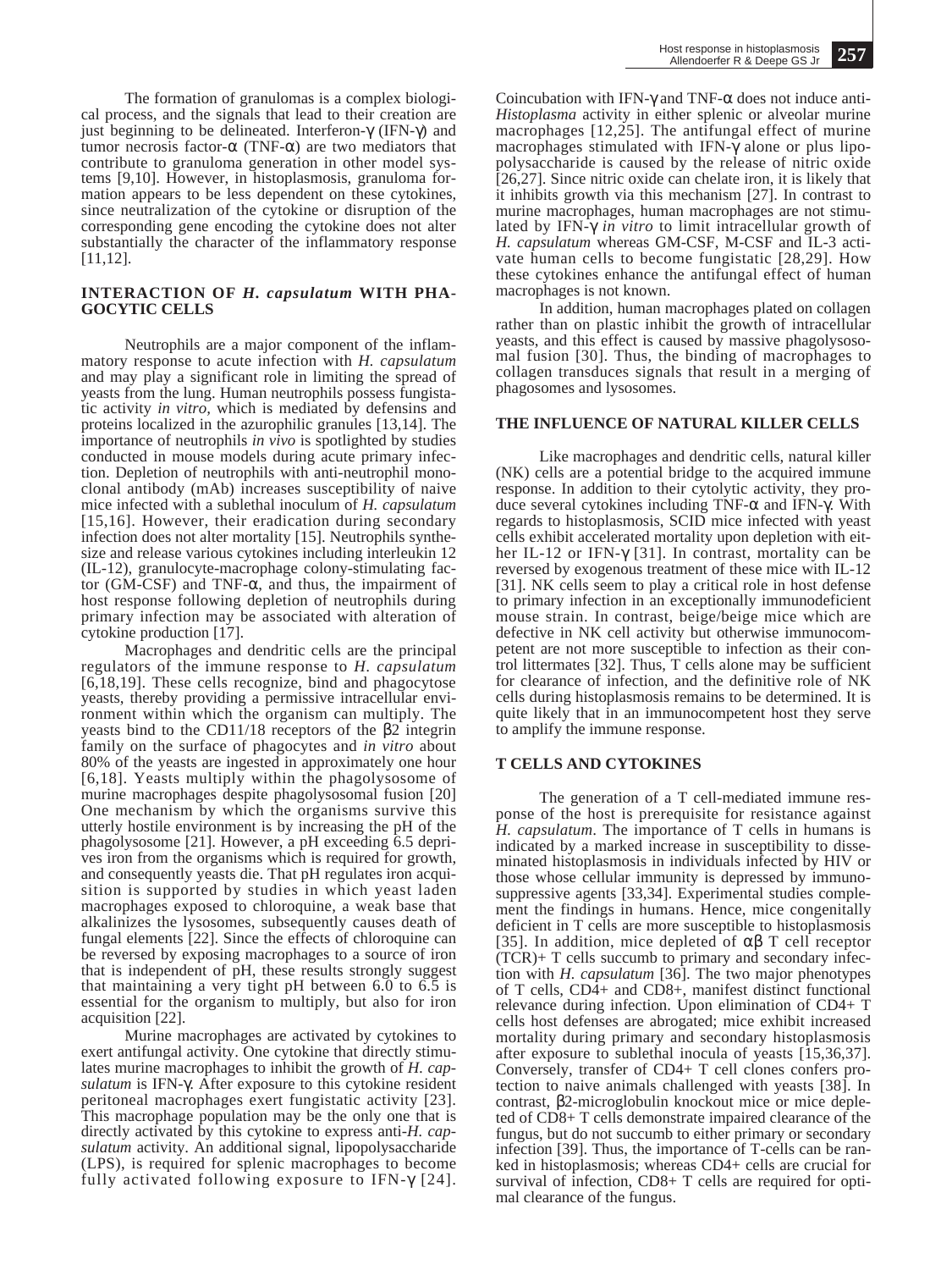A principal mechanism by which T cells contribute to the protective immune response is via the release of cytokines that activate macrophages, the principal effector cells, to restrict intracellular growth of the organism. A critical cytokine involved in the protective immune response against *H. capsulatum* is IFN-γ [11,15,40,41]. It acts to inhibit intracellular growth by limiting iron availability presumably through induction of nitric oxide synthesis [42]. In primary infection, neutralization of IFN-γ results in increased mortality of mice infected intravenously [15]. Similarly, naive mice with a disruption of the IFN-γ gene are unable to control pulmonary infection with *H. capsulatum* [11]. Interestingly, IFN-γ knockout mice infected intranasally do not manifest impaired production of either IL-12 or TNF-α, two other critical cytokines involved in host resistance [11]. During secondary infection, IFN-γ knockout mice infected intravenously maintain the ability to clear infection [15]. In contrast, in the absence of IFN-γ , mice reinfected via the pulmonary route demonstrate accelerated mortality [11]. Thus, there exist qualitative differences in the immune response between the pulmonary and systemic models of infection. One possible explanation is that mononuclear cells in the lung are functionally different from those in the circulation or in lymphoid organs.

Preliminary studies indicate that depletion of either αβ TCR+ or CD4+ T cells in naive mice infected with *H. capsulatum* results in decreased IFN-γ protein levels in lungs, whereas depletion of CD8+ T cells demonstrates a marked increase in IFN-γ compared to controls [43]. Generation of other cytokines, including those associated with a Th2 type response, is not impaired between T cell depleted mice and controls [43]. These results underscore the crucial role of IFN-γ in mediating intracellular killing of *H. capsulatum*.

Another cytokine implicated in host resistance to *H. capsulatum* is IL-12. It is produced principally by macrophages and is a principal regulator of T cell differentiation and function in vivo[44]. It induces the production of IFN-γ from T-cells and NK cells [44]. Neutralization of endogenous IL-12 is associated with increased CFU and accelerated mortality during primary infection [41,45]. As a corollary, treatment with recombinant IL-12 rescues mice from a lethal systemic challenge, and this effect can be abrogated by administration with IFN-γ mAb [31,41]. These results demonstrate that the effect of IL-12 is mediated through induction of IFN-γ. Although inhibition of IL-12 decreases production of IFNγ it has no effect on generation of GM-CSF or TNF-α or Th2 type cytokines involved in host resistance to *H. capsulatum* [45]. However, administration of anti-IL-4 mAb to naive mice infected intranasally ameliorates the inimical effects of depletion of IL-12 [45]. Interestingly, the improved survival is not accompanied by significant elevations in IFN-γ levels in the lungs. The beneficial effects of anti-IL-4 mAb in mice lacking IL-12 may be caused by a restoration of the balance between Th1 and Th2 cytokines. Blockade of IL-12 abolishes host defenses when given before or within 3 days of infection. When anti-IL-12 mAb is administered beginnning on day 5 of infection, the inimical effects of IL-12 neutralization are not observed [45]. Thus, IL-12-dependent maturation of the protective immune response develops by day 5 postinfection. Neutralization of IL-12 in mice with preexisting immunity to *H. capsulatum* does not result in accelerated mortality, although impaired clearance of the fungus is observed [45]. These results indicate that IL-12 is much less necessary for acquisition of secondary immunity.

TNF- $\alpha$  is fundamental in the protective immune response to *H. capsulatum* infection. Neutralization of TNF- $\alpha$  with polyclonal or monoclonal anti-TNF- $\alpha$  antibody increases susceptibility to primary and secondary infection with *H. capsulatum*, leading to accelerated mortality [12,15,25,46]. Unexpectedly, the fungus burden in lungs is increased in TNF- $\alpha$  depleted mice, spleens and livers do not differ from infected controls at week 1 of primary infection [12]. The influence of TNF- $\alpha$  appears to be compartmentalized and a differential requirement for TNF- $\alpha$  among organs is operative [12]. In secondary infection, neutralization of TNF- $\alpha$  impairs clearance of the fungus in all organs compared to controls. One possible cause for the accelerated mortality in TNF-α-deficient mice would be a decrease in IFN- $γ$ , since TNF- $α$  has been shown to induce this cytokine [47]. However, depletion of TNF- $\alpha$  in pulmonary histoplasmosis is not associated with an impairment of IFN-γ generation during the primary and secondary immune response [12]. To the contrary, IFN-γ levels in lungs are markedly increased in TNF-α-neutralized mice [12]. The compensatory elevation of IFN-γ is not sufficient for resolution of infection as TNF-α-depleted mice exhibit decreased survival. These findings suggest that TNF- $α$  and IFN- $γ$  are regulated independently and both cytokines must be present *in vivo* in adequate amounts for optimal clearance.

TNF-α contributes to the production of nitric oxide, which is a potent killing mechanism against several intracellular pathogens [48-50]. TNF-α enhances either alone or in conjunction with IFN-γ the production of nitric oxide [50]. In primary pulmonary histoplasmosis, neutralization of TNF- $\alpha$  is associated with a marked decrease in production of reactive nitrogen intermediates by alveolar macrophages stimulated with LPS or with IFN-γ plus LPS, suggesting that during primary infection TNF- $\alpha$ must be present to synergize with IFN-γ to restrict intracellular growth [12]. In secondary pulmonary histoplasmosis, generation of reactive nitrogen intermediates by alveolar macrophages is not impaired in mice depleted of TNF- $\alpha$  [12]. These findings imply that the presence of IFN-γ alone is sufficient to generate reactive nitrogen intermediates in the absence of TNF-α. They also suggest that the accelerated mortality in TNF- $α$ -deficient mice is independent of the production of nitric oxide. Furthermore, intracellular killing of the fungus remains impaired in the presence of nitric oxide, and this argument is supported by the inability of inhibitors of nitric oxide to alter protective immunity in secondary infection [15]. The results suggest that another mediator must be responsible for the growth restriction of the fungus in secondary infection. It is unlikely that TNF- $\alpha$  may be directly exerting antifungal activity since exposure of alveolar or splenic macrophages to this cytokine does not alter intracellular growth [12,25]. We postulate that TNF- $\alpha$  initiates production of a mediator or mediators whose biological activity leads to the killing of the fungus by professional phagocytes. At present, the mediator(s) and their pathway remain to be delineated.

Analysis of Th2 type cytokines in TNF-α-deficient mice connotes pronounced differences between primary and secondary infection with *H. capsulatum*. Protein levels of IL-4 and IL-10 in lungs of naive TNF-α-deficient mice are similar to those of controls. Conversely, significant increases in both cytokines in immune mice treated with anti-TNF- $\alpha$  mAb compared to controls are observed [12]. The *in vivo* influence of these two cytokines is highlighted by the fact that neutralization of both IL-4 and IL-10 restores protective immunity in TNF-α- depleted immune mice [12]. Neutralization of either IL-4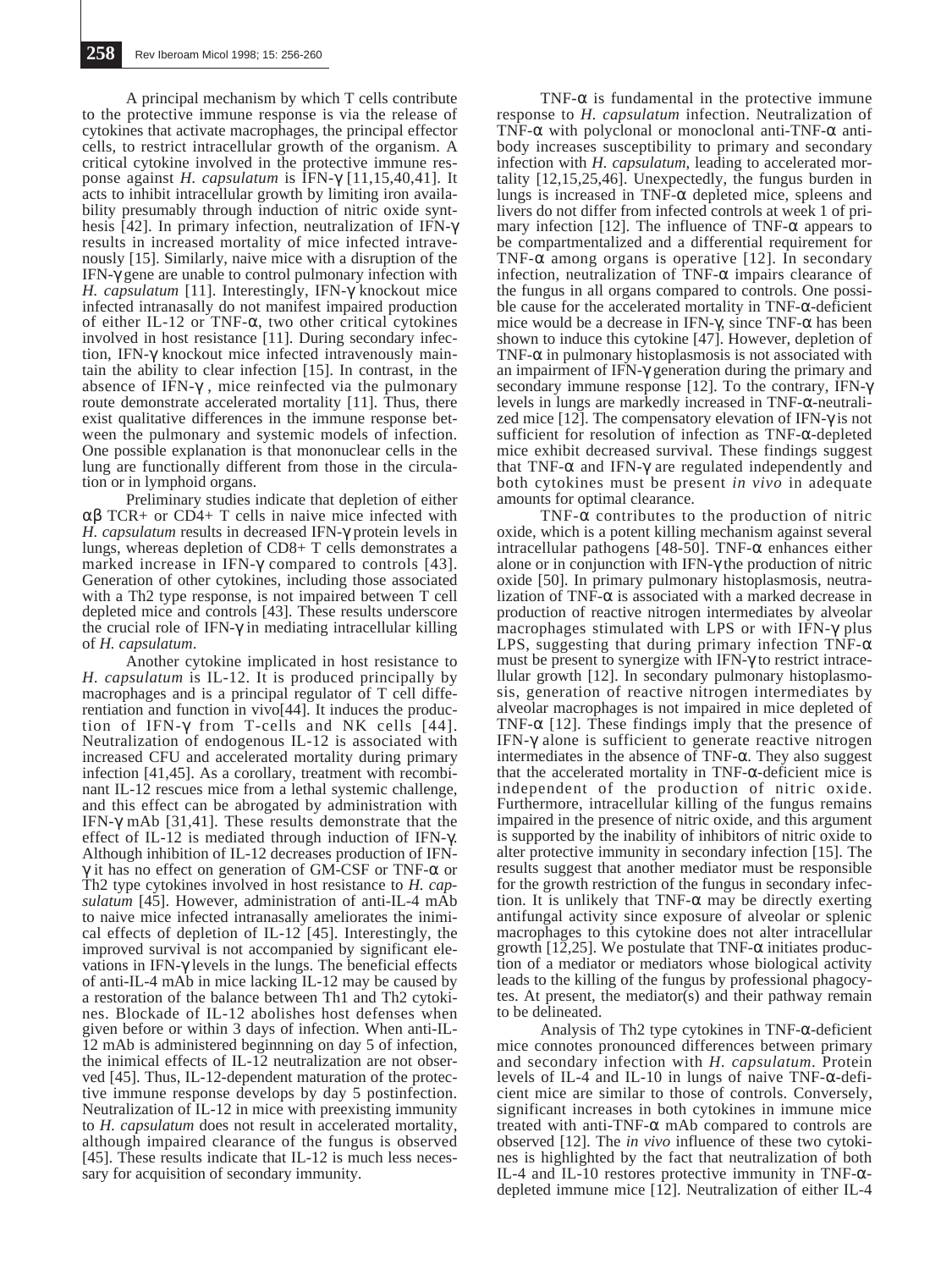or IL-10 alone does not abrogate mortality of TNF-α-deficient mice [12]. It may seem surprising that treatment with anti-IL-4 and anti-IL10 mAb can restore protective immunity, since IFN-γ levels are high in TNF-α-depleted mice. Nevertheless, if one analyzes the balance of Th1 and Th2 cytokines rather than absolute values it is evident that the ratio of IFN-γ to Il-4 and IL-10 is increased during primary infection. These results indicate that Th2 type cytokines cooperatively contribute to the down-regulation of host resistance in immune mice deficient of endogenous TNF-α.

#### **B CELLS AND** *H. capsulatum*

Very little information exists concerning the influence of B cells. Older studies had indicated that transfer of hyperimmune serum did not modify infection [51]. In a similar vein, opsonization of yeasts with antibody and/or complement has not been shown to greatly augment uptake of yeast cells by macrophages although immune antibody promotes neutrophil uptake [6,7]. More recent exploratory studies have indicated that B cell deficient mice handle primary and secondary infection as well

as B cell sufficient mice [36]. Hence, B cells do not appear to contribute to the overall host defenses that are activated in response to this fungus.

#### **CONCLUSIONS**

Protective immunity to infection with *H. capsulatum* is dependent on the concerted interaction of cytokines and cellular components at different stages during infection. There is early recruitment of neutrophils and macrophages. In the primary response to infection, macrophages and possibly dendritic cells provide the connection to the adaptive immune response via production of several cytokines, most notably  $TNF-\alpha$  and IL-12. Subsequently, induction of IFN-γ from NK and T cells ensues, and this cytokine contributes to the activation of macrophages to an anti-*H. capsulatum* state. In secondary immunity, there is a reliance upon both TNF- $\alpha$  and IFN- $\gamma$ for optimal protection, but the mechanisms that lead to elimination of the fungus are undoubtedly different from those in primary infection.

> *This work was supported by Grants AI 42747 and AI 34361 from the National Institutes of Health and a Merit Review from the Veterans Affairs.*

### **References**

- 1. Maresca B, Kobayashi GS. Dimorphism in Histoplasma capsulatum: a model for the<br>study of cell differentiation in pathogenic
- fungi. Microbiol Rev 1989; 53: 186-209. 2. Deepe GS Jr, Bullock WE. Histoplasmosis: a granulomatous inflammatory response. In Gallin JI, Goldstein LM, Snyderman R. (Eds.) Inflammation: Basic Principles and Clinical Correlates (2nd ed). New York,
- Raven Press, 1992: 943-948. 3. Procknow JJ, Page MI, Loosli CG. Early pathogenesis of experimental histoplasmo-
- sis. Arch Pathol 1960; 69: 413-426. 4. Baughman RP, Kim CK, Vinegar A, Hendricks DE, Schmidt DJ, Bullock WE. The pathogenesis of experimental pulmonary histoplasmosis. Correlative studies of histopathology, bronchoalveolar lavage and respiratory function. Am Rev Resp Dis 1986; 134: 771-776.
- 5. Cain JA, Deepe GS Jr. Evolution of the primary immune response to Histoplasma capsulatum in murine lung. Infect Immun  $1998: 66: 1473.1481$
- 6. Newman SL, Bucher C, Rhodes, J, Bullock WE. Phagocytosis of Histoplasma capsulatum yeasts and microconidia by human cultured macrophages and alveolar macrophages. Cellular cytoskeleton requirement for attachment and ingestion. J Clin
- Invest 1990; 85: 223-230. 7. Schnur RA, Newman SL. The respiratory burst response to Histoplasma capsulatum by human neutrophils. Evidence for intracellular trapping. J Immunol 1990; 144: 4765-4772.
- 8. Kimberlin CL, Hariri AR, Hempel HO, Goodman NL. Interactions between Histoplasma capsulatum and macrophages from normal and treated mice: comparison of the mycelial and yeast phases in alveolar and peritoneal macrophages. Infect
- Immun 1981; 34: 6-10. 9. Kindler V, Sappino AP, Grau GE, Piguet PF, Vasalli P. The inducing role of tumor necrosis factor in the development of bac-tericidal granulomas during BCG infection. Cell 1989; 56: 731-740.
- 10. Chensue SW, Warmington KS, Ruth JH, Lincoln P Kunkel SL. Cytokine function during mycobacterial and schistosomal

antigen-induced pulmonary granuloma for-mation: local and regional participation of IFN-γ, IL-10 and TNF. J Immunol 1995; 154: 5969-5976.

- 11. Allendoerfer R, Deepe GS Jr. Intrapulmonary response to Histoplasma capsulatum in gamma interferon knockout mice. Infect Immun 1997; 65: 2564-2569.
- 12. Allendoerfer R, Deepe GS Jr. Blockade of endogenous TNF-α exacerbates primary and secondary pulmonary histoplasmosis by differential mechanisms. J Immunol 1998; 160: 6072-6082. 13. Couto MA, Liu L, Lehrer RI, Ganz T.
- Inhibition of intracellular Histoplasma capsulatum replication by murine macrophages that produce human defensin. Infect Immun 1994; 62: 2375-2378.
- 14. Newman SL, Gootee L, Gabay JE. Human neutrophil-mediated fungistasis against Histoplasma capsulatum. Localization of fungistatic activity to the azurophil granu-
- les. J Clin Invest 1993; 92: 1422-1429<br>15. Zhou P, Miller G, Seder RA. Factors involved in regulating primary and secondary<br>immunity to infection with *Histoplasma cap*s*ulatum*: TNF-α plays a critical role in<br>maintaining secondary immunity in the<br>absence of IFN-γ. J Immunol 1998; 160: 1359-1368.
- 16. Newman SL, Kidd C. Neutrophils are essential in host defense against<br>*Histoplasma capsulatum*. 97th General Meeting of the American Society for Microbiology, Miami Beach, Fla, 1997. Abstract F-98.
- 17. Lloyd AR, Oppenheim JJ. Poly's lament: the neglected role of the polymorphonucle-ar neutrophil in the afferent limb of the immune response. Immunol Today 1992; 13: 169-172.
- 18. Bullock WE, Wright SD. Role of adherence promoting receptors, CR3, LFA-1, and<br>p150, 95 in binding of *Histoplasma capsu*latum by human macrophages. J Exp Med
- 1987; 165: 195-210. 19. Gildea L, Newman SL. Human dendritic cells phagocytose Histoplasma capsulatum (Hc) yeasts and stimulate lymphocyte proliferation in a secondary immune response. 98th Meeting of the American Society for

Microbiology, Atlanta GA. 1998, Abstract F-27a.

- 20. Eissenberg LG, Schlesinger PH, Goldman WE. Phagosome-lysosome fusion in<br>P388D1 macrophages infected with<br>*Histoplasma capsulatum*. J Leukocyte Biol
- 1988; 43: 483-91. 21. Eissenberg LG, Goldman WE, and Schlesinger PH. Histoplasma capsulatum modulates the acidification of phagolyso-somes. J Exp Med 1993; 177: 1605-11. 22. Newman SL, Gootee L, Brunner GD,
- Deepe GS Jr. Chloroquine induces the<br>human macrophage killing of *Histoplasma* capsulatum by limiting the availability of intracellular iron and is therapeutic in a murine model of histoplasmosis. J Clin
- Invest 1994; 93: 1422-1429 23. Wu-Hsieh BA, Howard DH. Inhibition of the intracellular growth of Histoplasma capsulatum by recombinant murine
- gamma interferon Infect Immun 1987; 55: 1014-1016. 24. Lane TE, Wu-Hsieh BA, Howard DH. Gamma interferon cooperates with lipopolysaccharide to activate mouse splenic macrophages to an antihistoplasma state.
- Infect Immun 1994; 61: 1468-1473. 25. Wu-Hsieh BA, Lee GS, Franco M, Hofman FM. Early activation of splenic macrophages by tumor necrosis factor alpha is important in determining the outcome of experimental histoplasmosis in mice. Infect Immun 1992; 60: 4230-4238.
- 26. Lane TE, Otero GC, Wu-Hsieh BA, Howard DH. Expression of inducible nitric oxide synthase by stimulated macrophages correlates with their antihistoplasma activity. Infect Immun 1994; 62: 1478- 1479.
- 27. Lane TE, Wu-Hsieh BA, Howard DH Antihistoplasma effect of activated mouse splenic macrophages involves production of reactive nitrogen intermediates. Infect Immun 1994; 62: 1940-1945.
- 28. Newman SL, Gootee L. Colony-stimulating factors activate human macrophages to inhibit intracellular growth of *Histoplasma capsulatum* yeasts. Infect Immun 1992;<br>60: 4593-4597.
- 29. Fleischman J, Wu-Hsieh B, Howard DH.